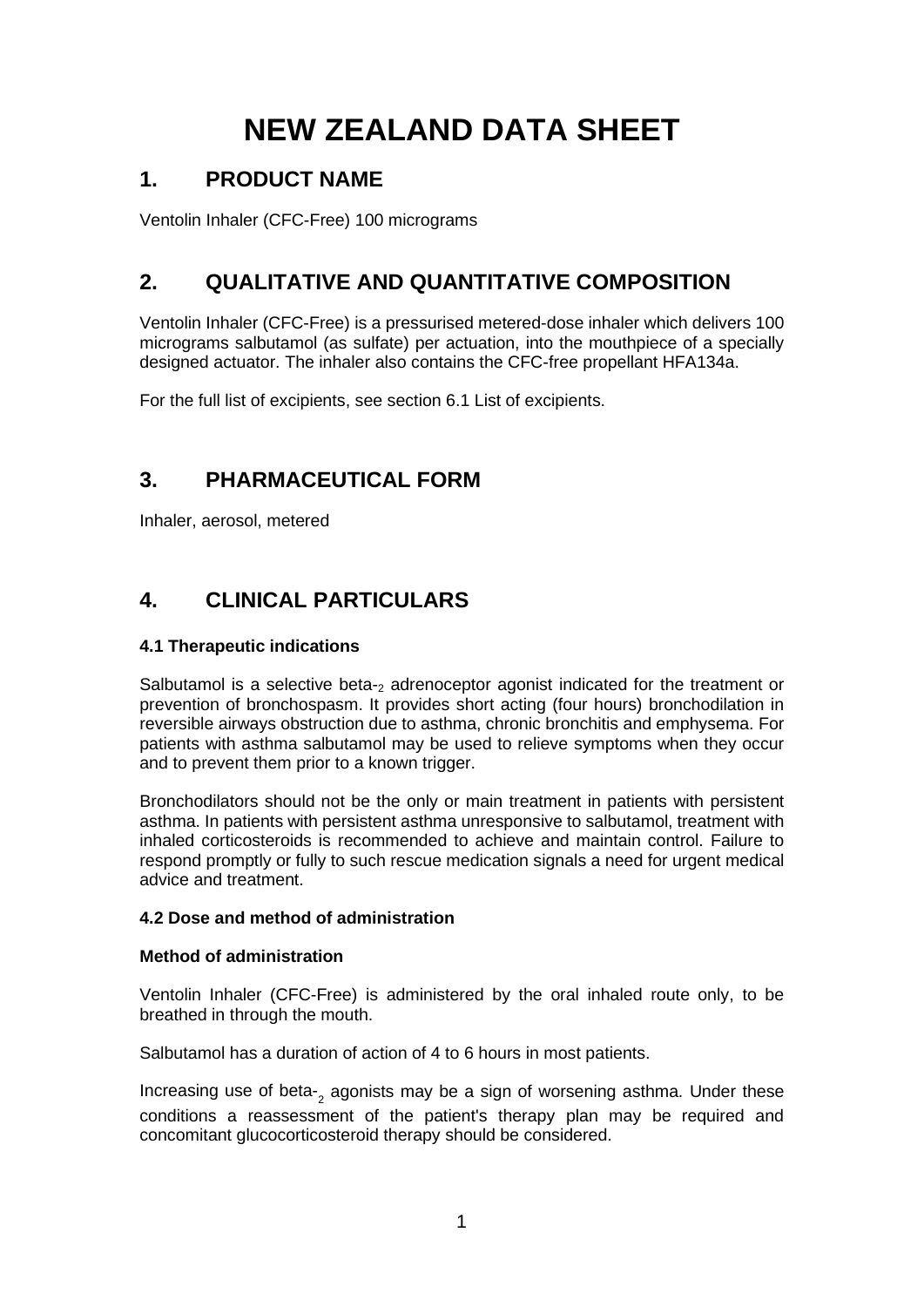In patients who find co-ordination of a pressurised metered-dose inhaler difficult a spacer device may be used with the Ventolin Inhaler (CFC-Free).

Babies and young children may benefit from use of a spacer device with the Ventolin Inhaler (CFC-Free).

As there may be adverse effects associated with excessive dosing, the dosage or frequency of administration should only be increased on medical advice.

#### **Dose**

#### Adults

#### *Relief of acute bronchospasm*

100 or 200 micrograms. On demand use of Ventolin should not exceed four times daily. Reliance on such supplementary use or a sudden increase in dose indicates deteriorating asthma (see section 4.4 Special Warnings and Special Precautions for Use).

#### *Prevention of allergen or exercise-induced bronchospasm*

200 micrograms before challenge.

#### *Chronic therapy*

Up to 200 micrograms four times daily.

#### Paediatric Population

#### *Relief of acute bronchospasm*

100 micrograms, the dose may be increased to 200 micrograms if required.

On demand use of Ventolin should not exceed four times daily. Reliance on such supplementary use or a sudden increase in dose indicates deteriorating asthma (see section 4.4 Special Warnings and Special Precautions for Use).

#### *Prevention of allergen or exercise-induced bronchospasm*

100 micrograms before challenge, the dose may be increased to 200 micrograms if required.

*Chronic therapy* Up to 200 micrograms four times daily.

#### **4.3 Contraindications**

Ventolin Inhaler (CFC-Free) is contraindicated in patients with a history of hypersensitivity to any of its components (see section 6.1 List of excipients).

Non-i.v. formulations of salbutamol must not be used to arrest uncomplicated premature labour or threatened abortion.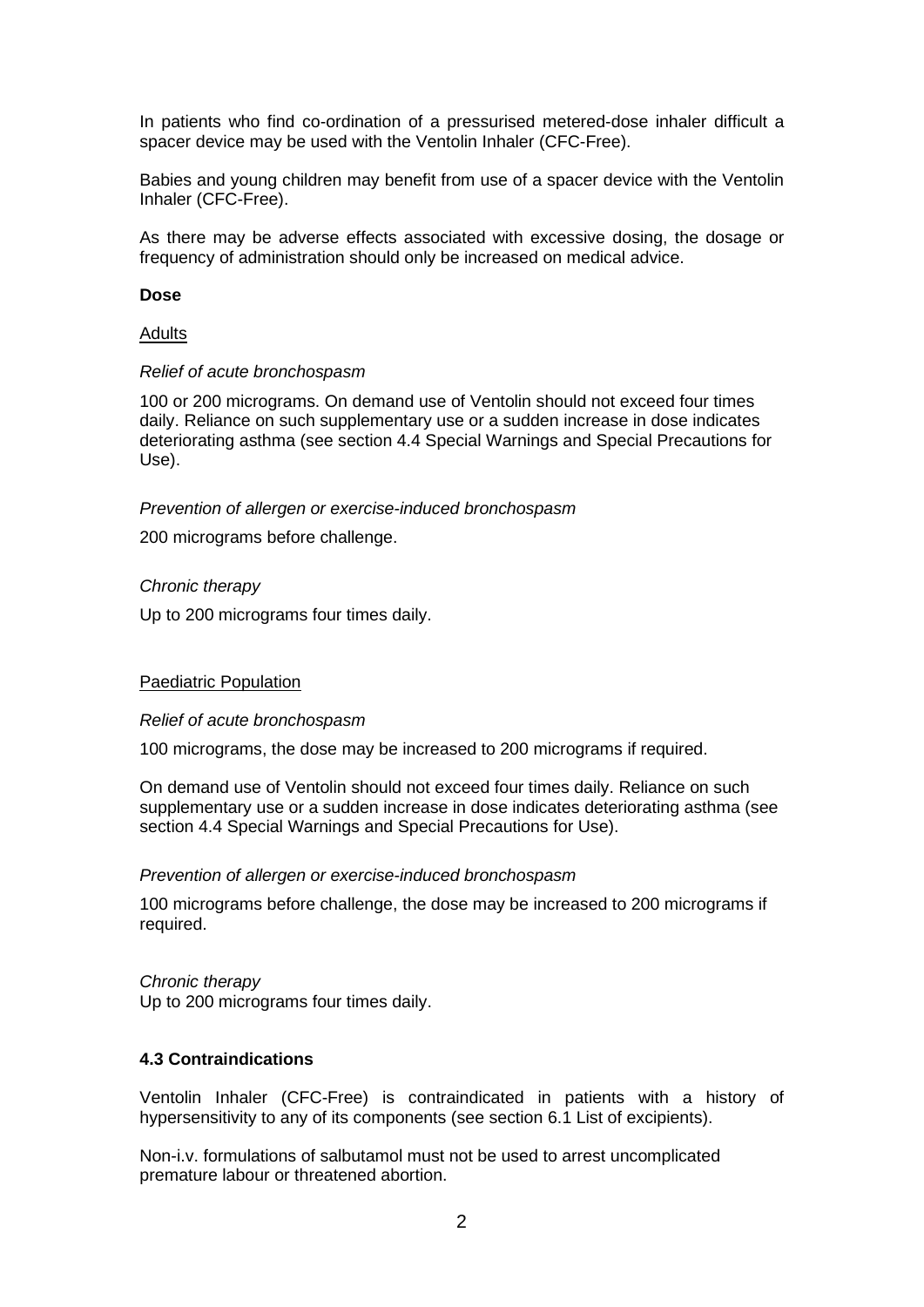## **4.4 Special Warnings and Special Precautions for Use**

The management of asthma should normally follow a stepwise programme, and patient response should be monitored clinically and by lung function tests.

Increasing use of short-acting inhaled beta-<sup>2</sup> agonists to control symptoms indicates deterioration of asthma control. Under these conditions, the patient's therapy plan should be reassessed. Sudden and progressive deterioration in asthma control is potentially life-threatening and consideration should be given to starting or increasing corticosteroid therapy. In patients considered at risk, daily peak flow monitoring may be instituted.

In the event of a previously effective dose of inhaled salbutamol failing to give relief for at least three hours, the patient should be advised to seek medical advice in order that any necessary additional steps may be taken.

Patients' inhaler technique should be checked to make sure that aerosol actuation is synchronised with inspiration of breath for optimum delivery of the drug to the lungs.

Salbutamol should be administered cautiously to patients with thyrotoxicosis.

Potentially serious hypokalaemia may result from beta-<sub>2</sub> agonist therapy mainly from parenteral and nebulised administration.

Particular caution is advised in acute severe asthma as this effect may be potentiated by concomitant treatment with xanthine derivatives, steroids, diuretics and by hypoxia. It is recommended that serum potassium levels are monitored in such situations.

As with other inhalation therapy, paradoxical bronchospasm may occur, resulting in an immediate increase in wheezing after dosing. This should be treated immediately with an alternative presentation or a different fast-acting inhaled bronchodilator, if immediately available. The specific salbutamol presentation should be discontinued, and if necessary a different fast-acting bronchodilator instituted for ongoing use.

#### **4.5 Interaction with other medicines and other forms of interaction**

Salbutamol and non-selective beta-blocking agents, such as propranolol, should not usually be prescribed together.

Salbutamol is not contra-indicated in patients under treatment with monoamine oxidase inhibitors (MAOIs).

#### **4.6 Fertility, pregnancy and lactation**

#### **Pregnancy**

Administration of medicines during pregnancy should only be considered if the expected benefit to the mother is greater than any possible risk to the foetus.

During worldwide marketing experience, rare cases of various congenital anomalies, including cleft palate and limb defects have been reported in the offspring of patients being treated with salbutamol. Some of the mothers were taking multiple medications during their pregnancies.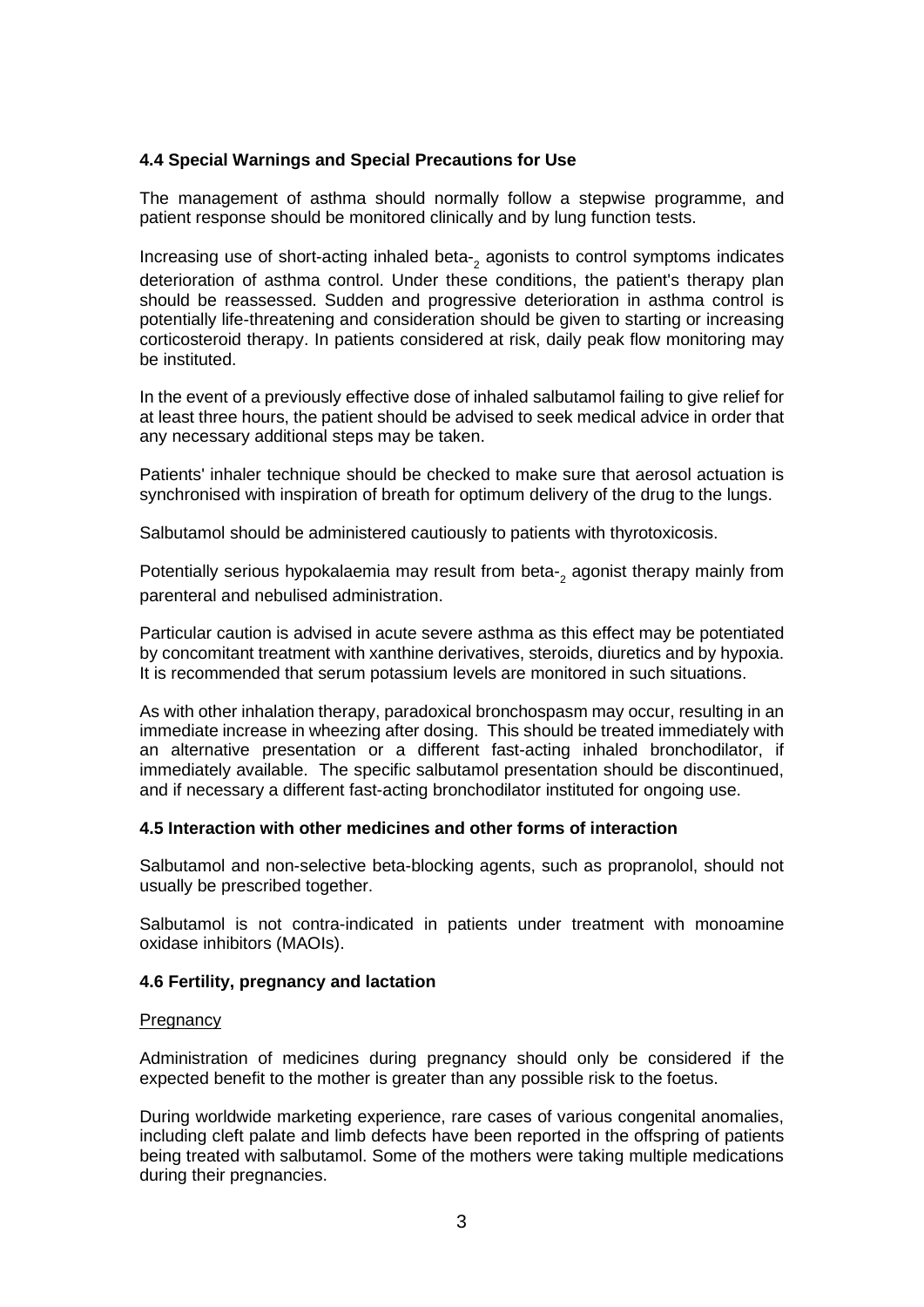Because no consistent pattern of defects can be discerned, and baseline rate for congenital anomalies is 2-3%, a relationship with salbutamol use cannot be established.

#### Breast-feeding

As salbutamol is probably secreted in breast milk its use in nursing mothers is not recommended unless the expected benefits outweigh any potential risk. It is not known whether salbutamol in breast milk has a harmful effect on the neonate.

#### **Fertility**

There is no information on the effects of salbutamol on human fertility. There were no adverse effects on fertility in animals (see section 5.3 Preclinical safety data).

#### **4.7 Effects on ability to drive and use machines**

None reported.

#### **4.8 Undesirable effects**

#### Tabulated list of adverse reactions

Adverse events are listed below by system organ class and frequency. Frequencies are defined as: very common ( $\geq 1/10$ ), common ( $\geq 1/100$  and  $\lt 1/10$ ), uncommon (≥1/1000 and <1/100), rare (≥1/10,000 and <1/1000) and very rare (<1/10,000) including isolated reports. Very common and common events were generally determined from clinical trial data. Rare and very rare events were generally determined from spontaneous data.

#### **Immune system disorders**

Very rare: Hypersensitivity reactions including angioedema, urticaria, bronchospasm, hypotension and collapse.

#### **Metabolism and nutrition disorders**

Rare: Hypokalaemia.

Potentially serious hypokalaemia may result from beta-<sub>2</sub> agonist therapy.

#### **Nervous system disorders**

Common: Tremor, headache.

Very rare: Hyperactivity.

# **Cardiac disorders**

Tachycardia.

Uncommon: Palpitations.

Very rare: Cardiac arrhythmias including atrial fibrillation, supraventricular tachycardia and extrasystoles.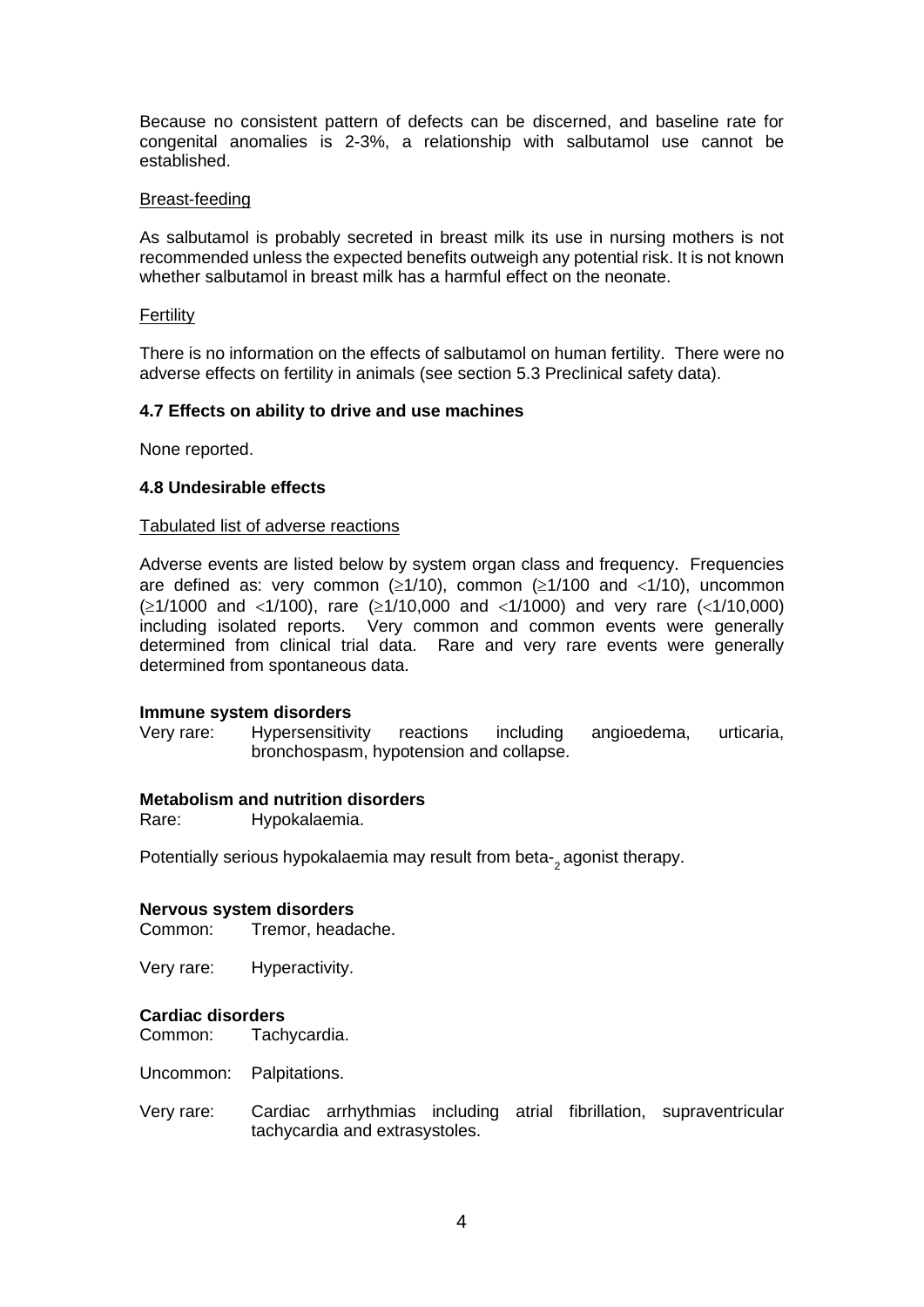#### **Vascular disorders**

Rare: Peripheral vasodilatation.

**Respiratory, thoracic and mediastinal disorders**

Paradoxical bronchospasm.

#### **Gastrointestinal disorders**

Uncommon: Mouth and throat irritation.

#### **Musculoskeletal and connective tissue disorders**

Uncommon: Muscle cramps.

\*Tachycardia may occur in some patients.

#### Reporting of suspected adverse reactions

Reporting suspected adverse reactions after authorisation of the medicine is important. It allows continued monitoring of the benefit/risk balance of the medicine. Healthcare professionals are asked to report any suspected adverse reactions via: [https://nzphvc.otago.ac.nz/reporting.](https://nzphvc.otago.ac.nz/reporting)

#### **4.9 Overdose**

The most common signs and symptoms of overdose with salbutamol are transient beta agonist pharmacologically mediated events (see section 4.4 Special Warnings and Special Precautions for Use and section 4.8 Undesirable Effects).

Hypokalaemia may occur following overdose with salbutamol. Serum potassium levels should be monitored.

Lactic acidosis has been reported in association with high therapeutic doses as well as overdoses of short-acting beta-agonist therapy, therefore monitoring for elevated serum lactate and consequent metabolic acidosis (particularly if there is persistence or worsening of tachypnea despite resolution of other signs of bronchospasm such as wheezing) may be indicated in the setting of overdose.

# **5. PHARMACOLOGICAL PROPERTIES**

## **5.1 Pharmacodynamic properties**

Pharmacotherapeutic group: Andrenergics, inhalants. Selective beta<sub>-2</sub>andrenoreceptor agonists

ATC code: R03AC02.

Salbutamol is a selective beta-<sub>2</sub> adrenoceptor agonist. At therapeutic doses it acts on the beta-<sup>2</sup> adrenoceptors of bronchial muscle providing short acting (4 to 6 hour) bronchodilation with a fast onset (within 5 minutes) in reversible airways obstruction.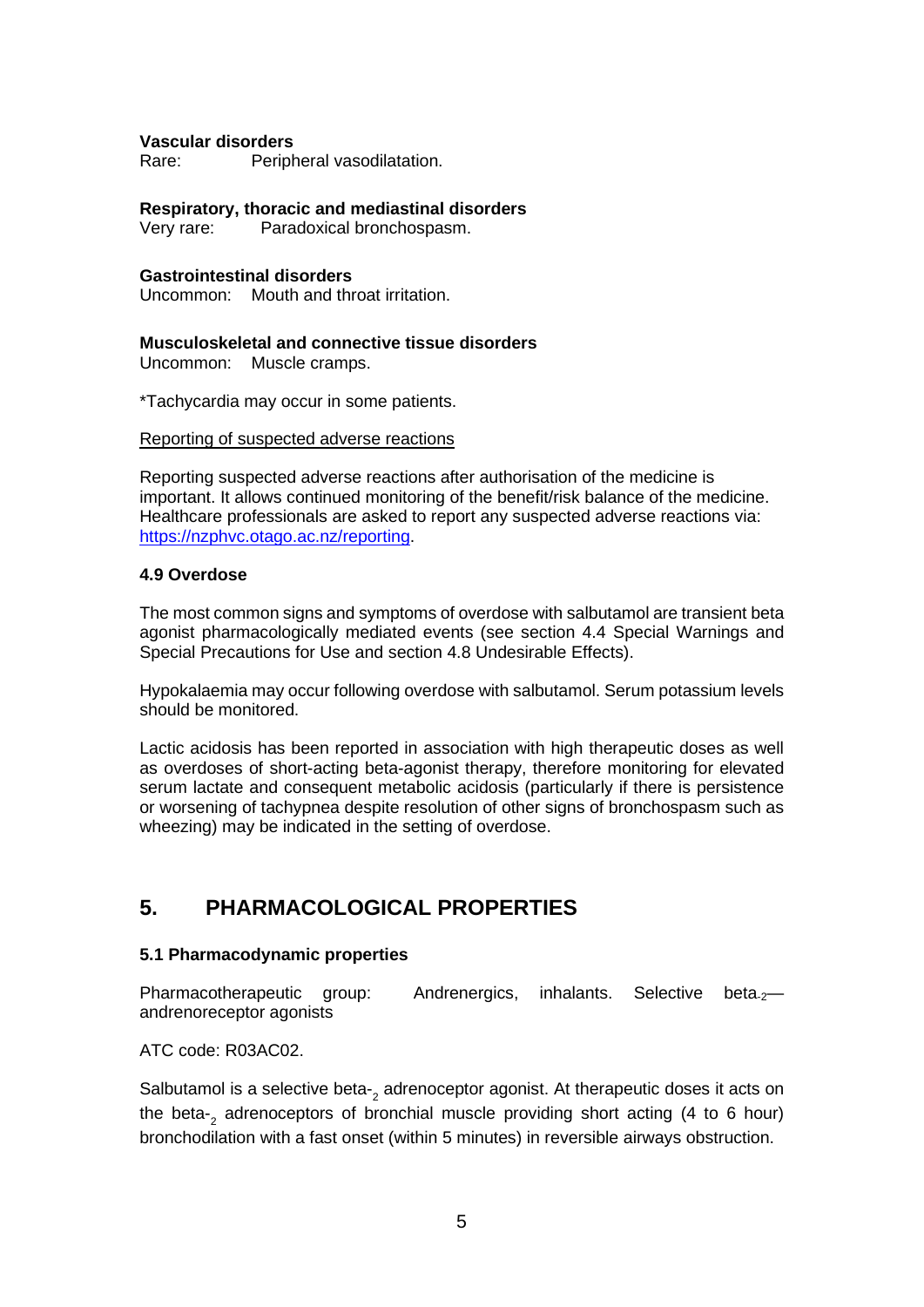#### **5.2 Pharmacokinetic properties**

#### Absorption

After administration by the inhaled route between 10 and 20% of the dose reaches the lower airways. The remainder is retained in the delivery system or is deposited in the oropharynx from where it is swallowed. The fraction deposited in the airways is absorbed into the pulmonary tissues and circulation but is not metabolised by the lung.

#### **Distribution**

Salbutamol is bound to plasma proteins to the extent of 10%.

#### Biotransformation

On reaching the systemic circulation it becomes accessible to hepatic metabolism and is excreted, primarily in the urine, as unchanged salbutamol and as the phenolic sulfate.

The swallowed portion of an inhaled dose is absorbed from the gastrointestinal tract and undergoes considerable first-pass metabolism to the phenolic sulfate. Both unchanged salbutamol and conjugate are excreted primarily in the urine.

#### **Elimination**

Salbutamol administered intravenously has a half-life of 4 to 6 hours and is cleared partly renally and partly by metabolism to the inactive 4'-O- sulfate (phenolic sulfate) which is also excreted primarily in the urine. The faeces are a minor route of excretion. The majority of a dose of salbutamol given intravenously, orally or by inhalation is excreted within 72 hours.

## **5.3 Preclinical safety data**

In common with other potent selective beta-<sub>2</sub> receptor agonists, salbutamol has been shown to be teratogenic in mice when given subcutaneously. In a reproductive study, 9.3% of foetuses were found to have cleft palate, at 2.5 mg/kg, 4 times the maximum human oral dose. In rats, treatment at the levels of 0.5, 2.32, 10.75 and 50mg/kg/day orally throughout pregnancy resulted in no significant foetal abnormalities. The only toxic effect was an increase in neonatal mortality at the highest dose level as the result of lack of maternal care. A reproductive study in rabbits revealed cranial malformations in 37% of foetuses at 50mg/kg/day, 78 times the maximum human oral dose.

In an oral fertility and general reproductive performance study in rats at doses of 2 and 50 mg/kg/day, with the exception of a reduction in number of weanlings surviving to day 21 post partum at 50 mg/kg/day, there were no adverse effects on fertility, embryofetal development, litter size, birth weight or growth rate.

HFA 134a has been shown to be non-toxic at very high vapour concentrations, far in excess of those likely to be experienced by patients, in a wide range of animal species exposed daily for periods of two years.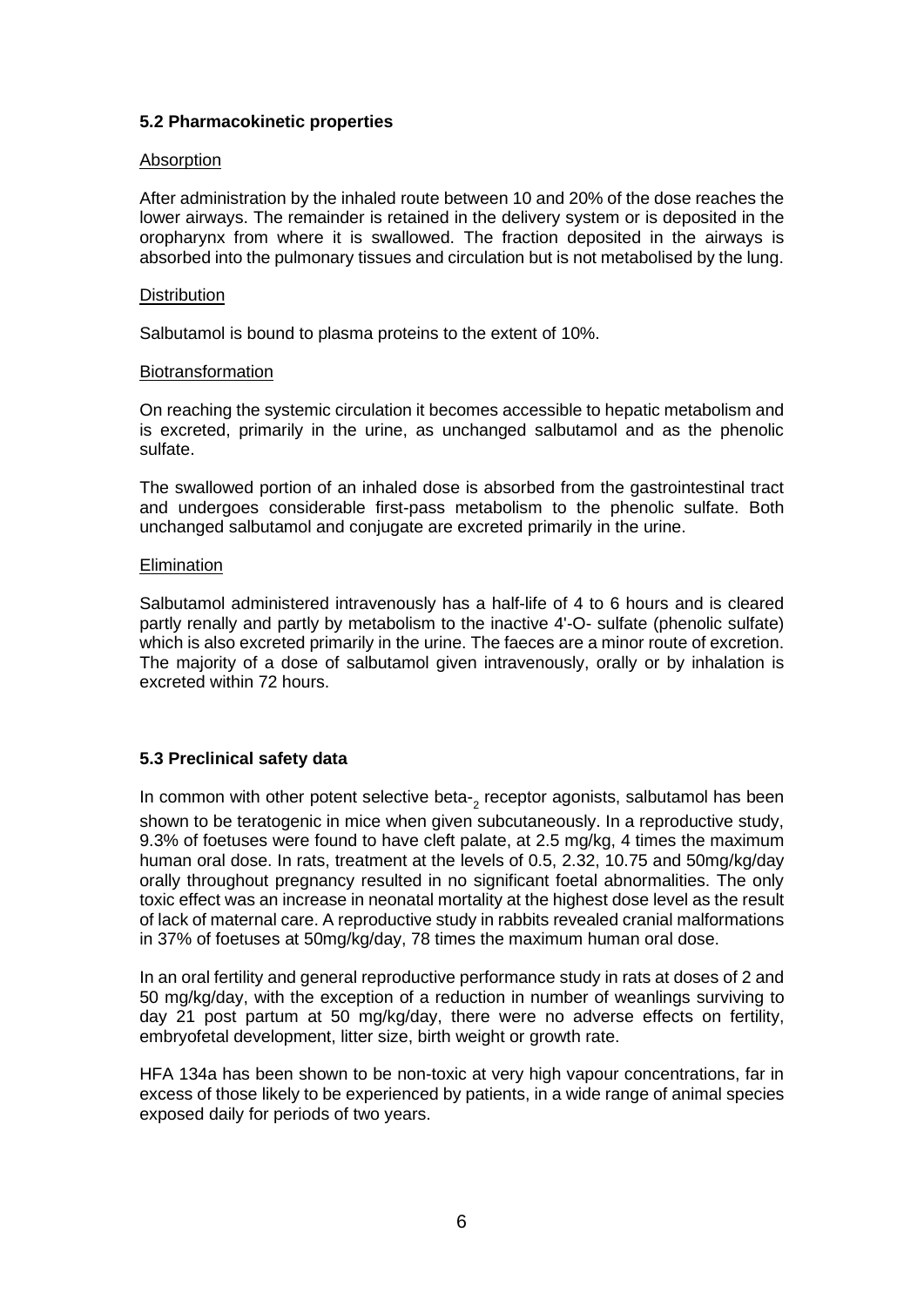# **6. PHARMACEUTICAL PARTICULARS**

## **6.1 List of excipients**

Norflurane

## **6.2 Incompatibilities**

None reported.

## **6.3 Shelf life**

24 months

## **6.4 Special precautions for storage**

Replace the mouthpiece cover firmly and snap it into position.

Ventolin Inhaler (CFC-Free) should be stored below 30°C.

Protect from frost and direct sunlight.

As with most inhaled medications in aerosol canisters, the therapeutic effect of this medication may decrease when the canister is cold.

Pressurised container. Do not expose to temperatures higher than 50°C. The canister should not be broken, punctured or burnt, even when apparently empty.

## **6.5 Nature and contents of container**

Ventolin Inhaler (CFC-Free) comprises a suspension of salbutamol sulfate in the non-CFC propellant HFA 134a. The suspension is contained in an aluminium alloy can, sealed with a metering valve. Each canister is fitted with a plastic actuator incorporating an atomising nozzle and fitted with a dustcap. Ventolin Inhaler (CFC-Free) delivers 100 micrograms of salbutamol (as sulfate) per actuation.

Each canister contains at least 200 actuations.

## **6.6 Special precautions for disposal and other handling**

Testing your inhaler:

Before using for the first time remove the mouthpiece cover by gently squeezing the sides of the cover, shake the inhaler well, and release two puffs into the air to make sure that it works. If it has not been used for 5 days or more, shake it well and release two puffs into the air to make sure that it works.

Using your inhaler:

- 1. Remove the mouthpiece cover by gently squeezing the sides of the cover.
- 2. Check inside and outside of the inhaler including the mouthpiece for the presence of loose objects.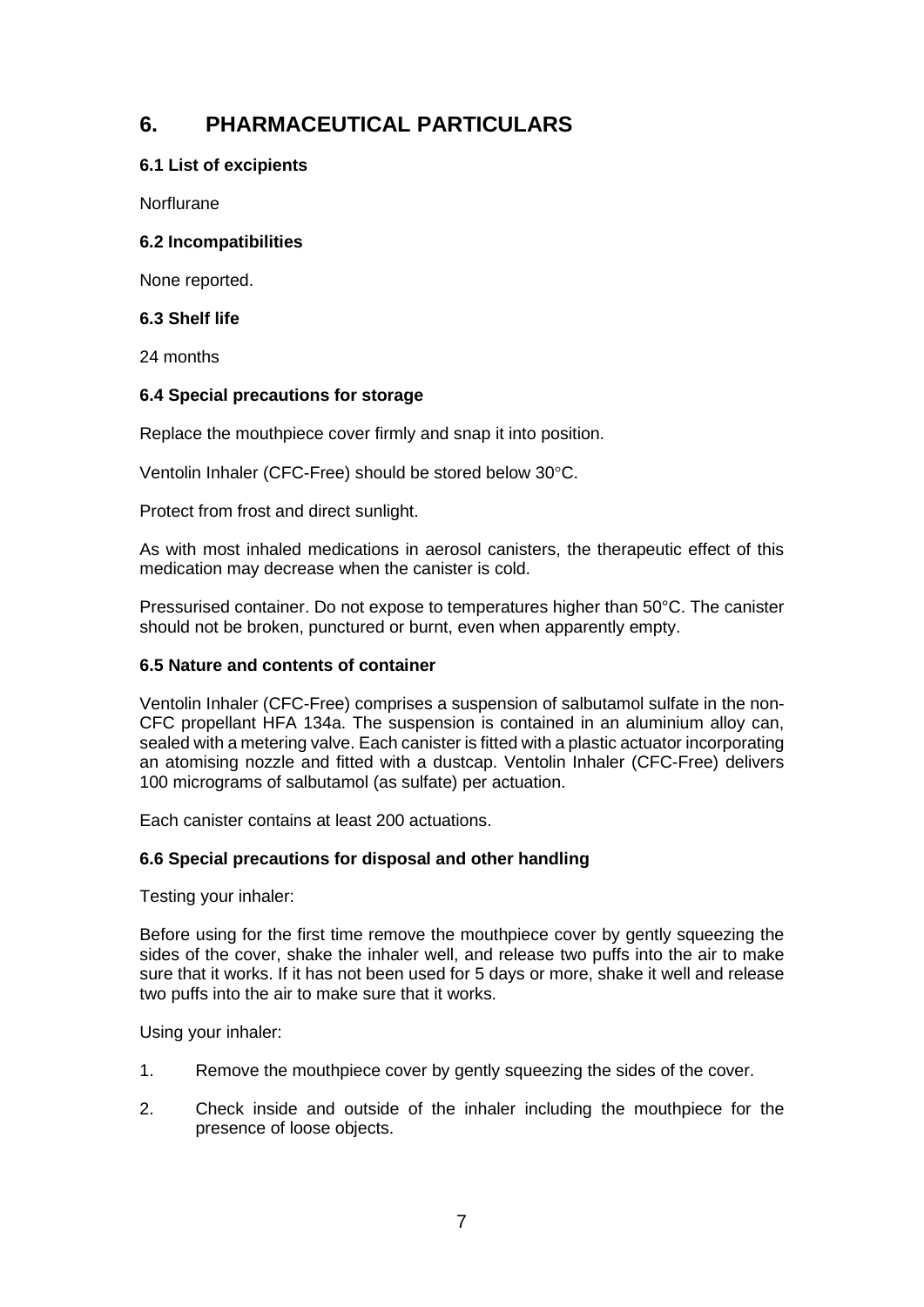- 3. Shake the inhaler well to ensure that any loose objects are removed and that the contents of the inhaler are evenly mixed.
- 4. Hold the inhaler upright between fingers and thumb with your thumb on the base, below the mouthpiece.
- 5. Breathe out as far as is comfortable and then place the mouthpiece in your mouth between your teeth and close your lips around it but do not bite it.
- 6. Just after starting to breathe in through your mouth press down on the top of the inhaler to release salbutamol while still breathing in steadily and deeply.
- 7. While holding your breath, take the inhaler from your mouth and take your finger from the top of the inhaler. Continue holding your breath for as long as is comfortable.
- 8. If you are to take further puffs keep the inhaler upright and wait about half a minute before repeating steps 2 to 6.
- 9. Replace the mouthpiece cover by firmly pushing and snapping the cap into position.

#### IMPORTANT:

Do not rush Stages 5, 6 and 7. It is important that you start to breathe in as slowly as possible just before operating your Inhaler.

Practise in front of a mirror for the first few times. If you see 'mist' coming from the top of the inhaler or the sides of your mouth you should start again from stage 2.

If your doctor has been given you different instructions for using your inhaler, please follow them carefully. Tell your doctor if you have any difficulties.

Cleaning your inhaler:

Your inhaler should be cleaned at least once a week.

- 1. Remove the metal canister from the plastic casing of the inhaler and remove the mouthpiece cover.
- 2. Rinse the actuator thoroughly under warm running water.
- 3. Dry the actuator THOROUGHLY inside and out.
- 4. Replace the metal canister and mouthpiece cover.

DO NOT PUT THE METAL CANISTER INTO WATER.

## **7. MEDICINE SCHEDULE**

Prescription Only Medicine